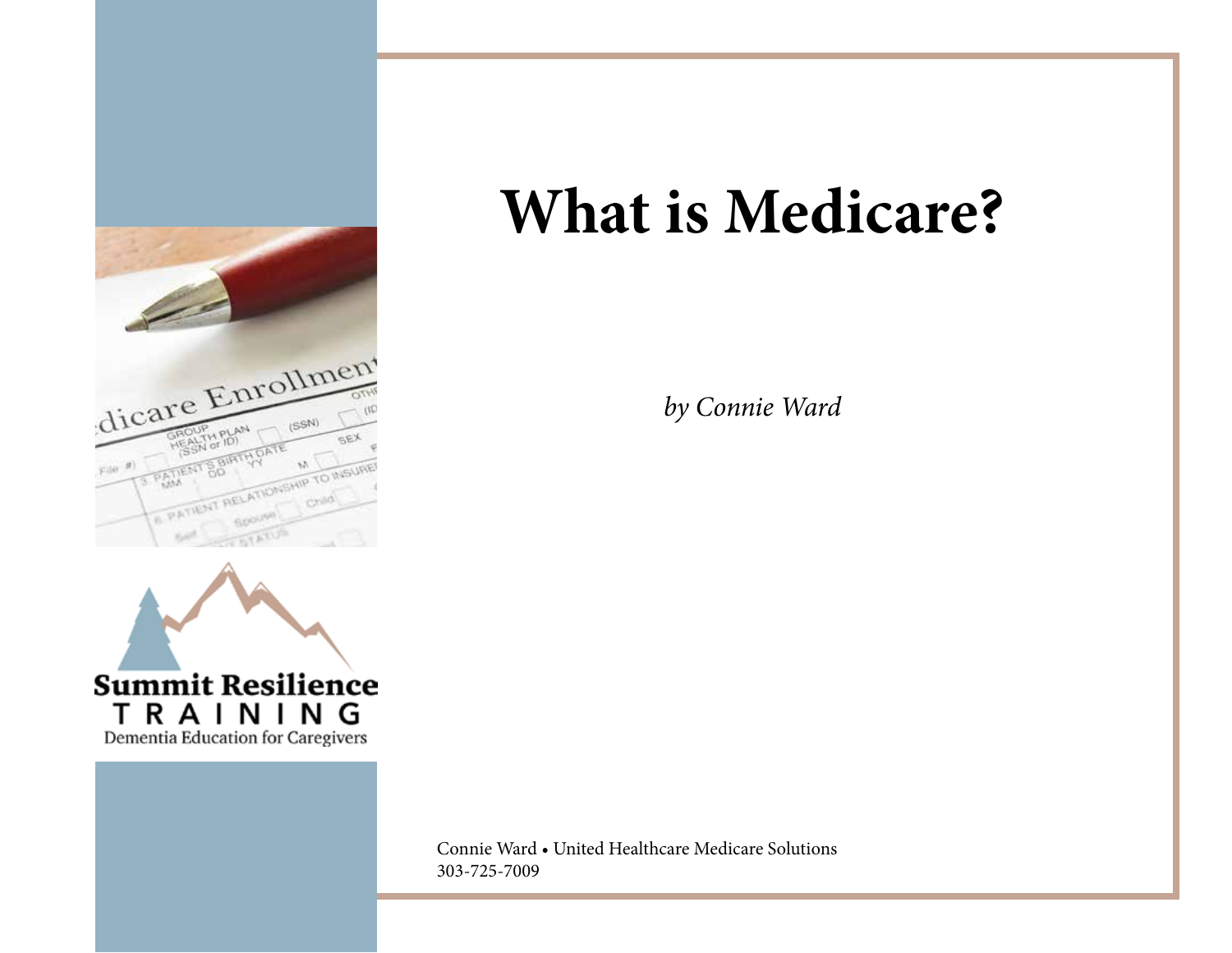



*by* Connie Ward

Medicare is a federal insurance program in the United States of America available to individuals who are 65 years if age, or older, and to younger people who have received Social Security Disability Income for at least 24 months, or have been diagnosed with ESRD (End Stage Renal Disease) or Lou Gehrigs Disease.

Medicare is composed of different parts that cover specific services. Each part has unique premiums, deductables, and co-insurance.

Medicare Part A covers inpatient hospital stays, care in a skilled nursing facility, hospice care, and home home health care.

The Part A premium depends on the number of credits an individual as earned by paying FICA (payroll) taxes, earning 1 credit for each quarter (3 months) of FICA contribution. Individuals with 40 credits (10 years) of payroll tax contribtion receive their Medicare Part A for a \$0 premium. People who have less than 40 credits can purchase Part A at the rate of \$227 (2017) if they have between 30 and 39 credits, or of \$413 (2017) if they have less than 30 credits (if they are a U.S. citizen or a legal resident (green card holder) who has lived in the United States continuously for at least five years).

The Part A deductible for a hospital stay is \$1,316 (2017) per benefit period. Benefit periods begin the day you are admitted and ends when you haven't gotten any inpatient hospital care (or skilled care in a SNF) for 60 days in a row. There's no limit to the number of benefit periods.

The Part A coinsurance in 2017 is \$0 for the first 60 days of each benefit period, \$329 per day for days 61–90 of each benefit period and \$658 per "lifetime reserve day" after day 90 of each benefit period (up to a maximum of 60 days over your lifetime).

P a g e |1 Connie Ward • United Healthcare Medicare Solutions 303-725-7009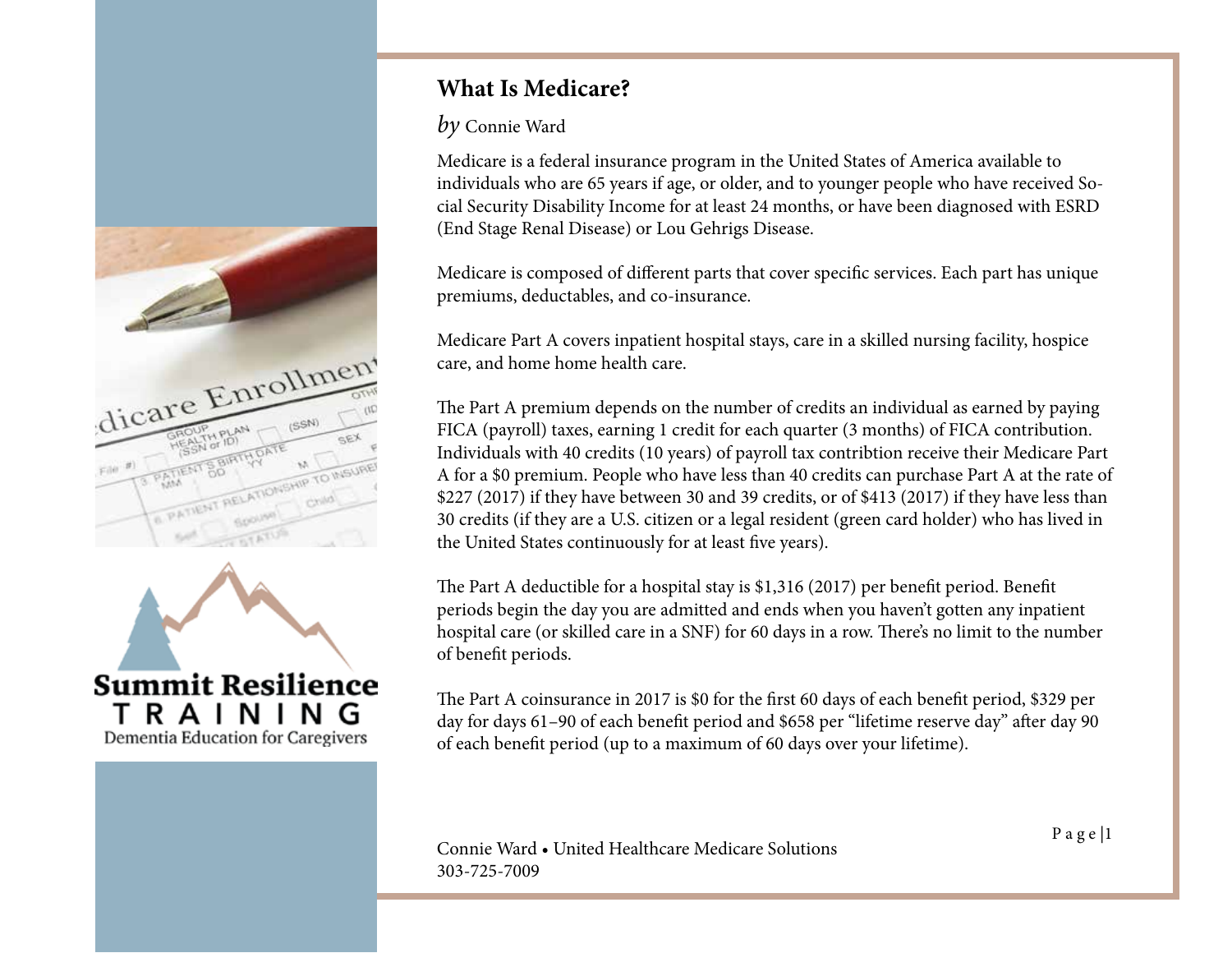



*by* Connie Ward

The Part A coinsurance for a Skilled Nursing Facility stay in 2017 is \$0 for the first 20 days of each benefit period, \$164.50 per day for days 21–100 of each benefit period and al costs for each dayafter day 100 of the benefit period.

Medicare Part B covers certain doctors' services, outpatient care, medical supplies, and preventive services.

The Part B premium is independent of FICA tax contributions, and is based on an individuals income. The standard Part B premium in 2017, for individual incomes less than \$85,000, is \$134. People with higher incomes will pay higher premiums up to \$428.60 (2017).

The Part B deductible in 2017 is \$183 per year.

The Part B coinsurance is 20% of all Part B costs**.**

Both Part A and Part B of Medicare have very specific enrollment periods.

The Initial Enrollment period allows for individuals to enroll in Medicare Part A and/or Part B during a 7-month period beginning 3 months prior to their 65th birthday and ending 3 months after their 65th birthday, unless they qualify earlier with a disability. Those receiving Social Security Income at least 4 months prior to their 65th birthday will automatically be enrolled in Part A and Part B. Individuals not receiving Social Security benefits can enroll online (if they intend to begin Social Securitybenefits at 65), or by calling social Security or by going into a local Social Security office.

Individuals covered by Employer Group Health Plans can delay their Part B enrollment until they retire, or choose to voluntarily leave their group plan.

P a g e |2 Connie Ward • United Healthcare Medicare Solutions 303-725-7009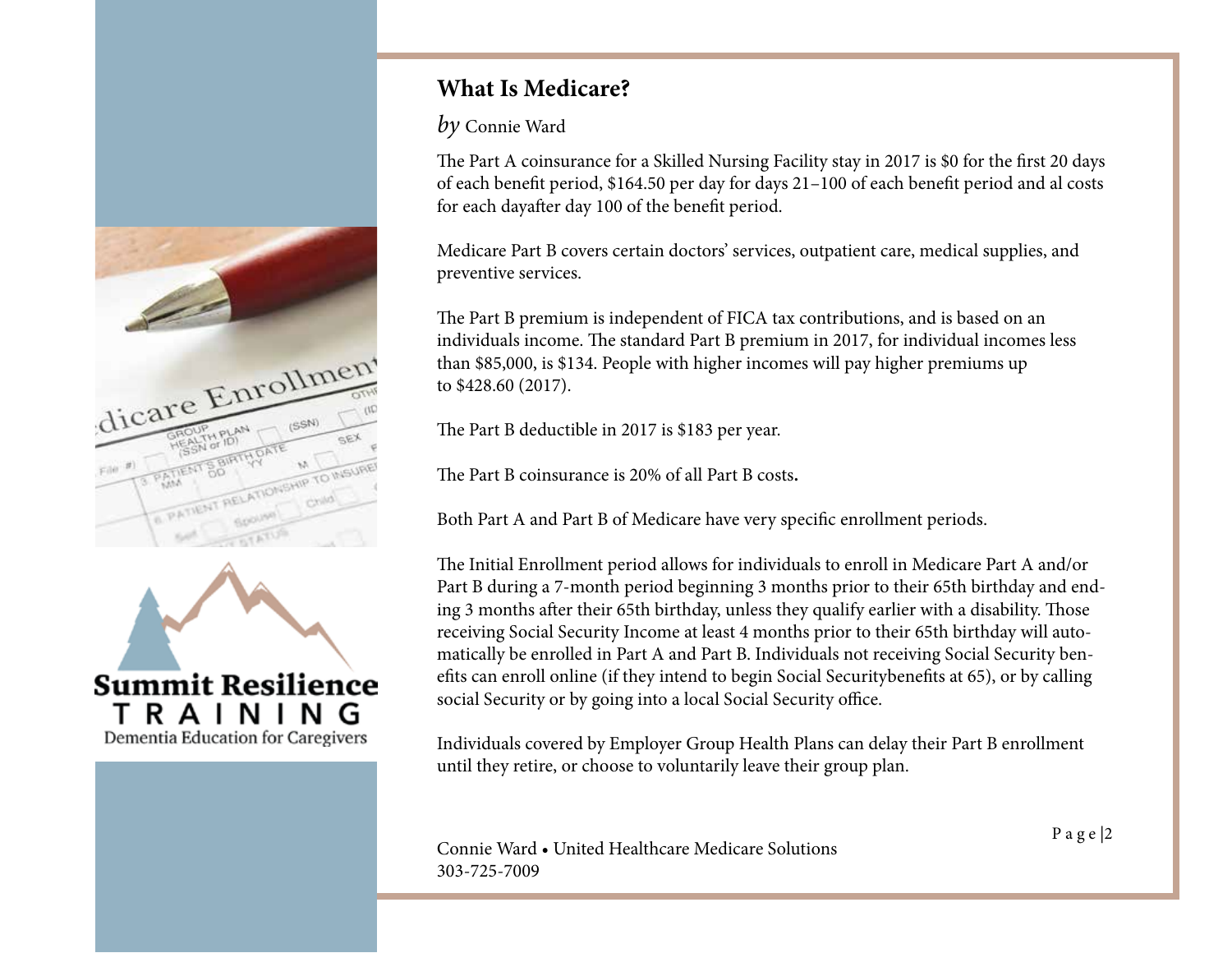



#### *by* Connie Ward

Individuals who delay their Part B enrollment without having other creditable coverage, such as an Employer Group Health Plan, can incur lifelong penalties depending on the length of time they lacked coverage. If a person chose not to enroll in Part A and/or Part B during their initial enrollment period, they would be eligible to enroll during the general enrollment period that runs from January 1st of every year to March 31st. Again, depending on the length of time a person goes without creditable coverage, they may incur lifelong penalties.

There are several special enrollment periods that people can qualify throughout the year revolving around life changing events like retiring, moving, being diagnosed with a qualifying chronic disease, or qualifying for low income subsidies.

And, every year between October 15th and December 7th, Medicare beneficiaries can make changes to their Part D (prescription drug plans) and Part C (Advantage Plans), leading to the next two parts of Medicare.

Enrollment in Medicare Part A and Part B is required to participate in Part D Prescription Drug plans and Part C, Medicare Advantage Plans.

It is recommended that individuals enroll in a Part D plan, available only through a private insurance company, at the time they enroll in Part B to avoid incurring late enrollment penalties. There are numerous companies that offer a variety of Part D Prescription Drug Plans. Each plan has a unique formulary, or list of drugs, that are covered, unique premiums, unique deductibles and unique co-pays. Individuals are encouraged to research the plans available in their area to determine a good personal fit.

Medicare Advantage Plans, sometimes called "Part C" or "MA Plans," are offered by private companies approved by Medicare. Individuals who join a Medicare Advantage Plan, still have Medicare. Their Medicare Part A (Hospital Insurance) and Medicare Part B (Medical

P a g e |3 Connie Ward • United Healthcare Medicare Solutions 303-725-7009